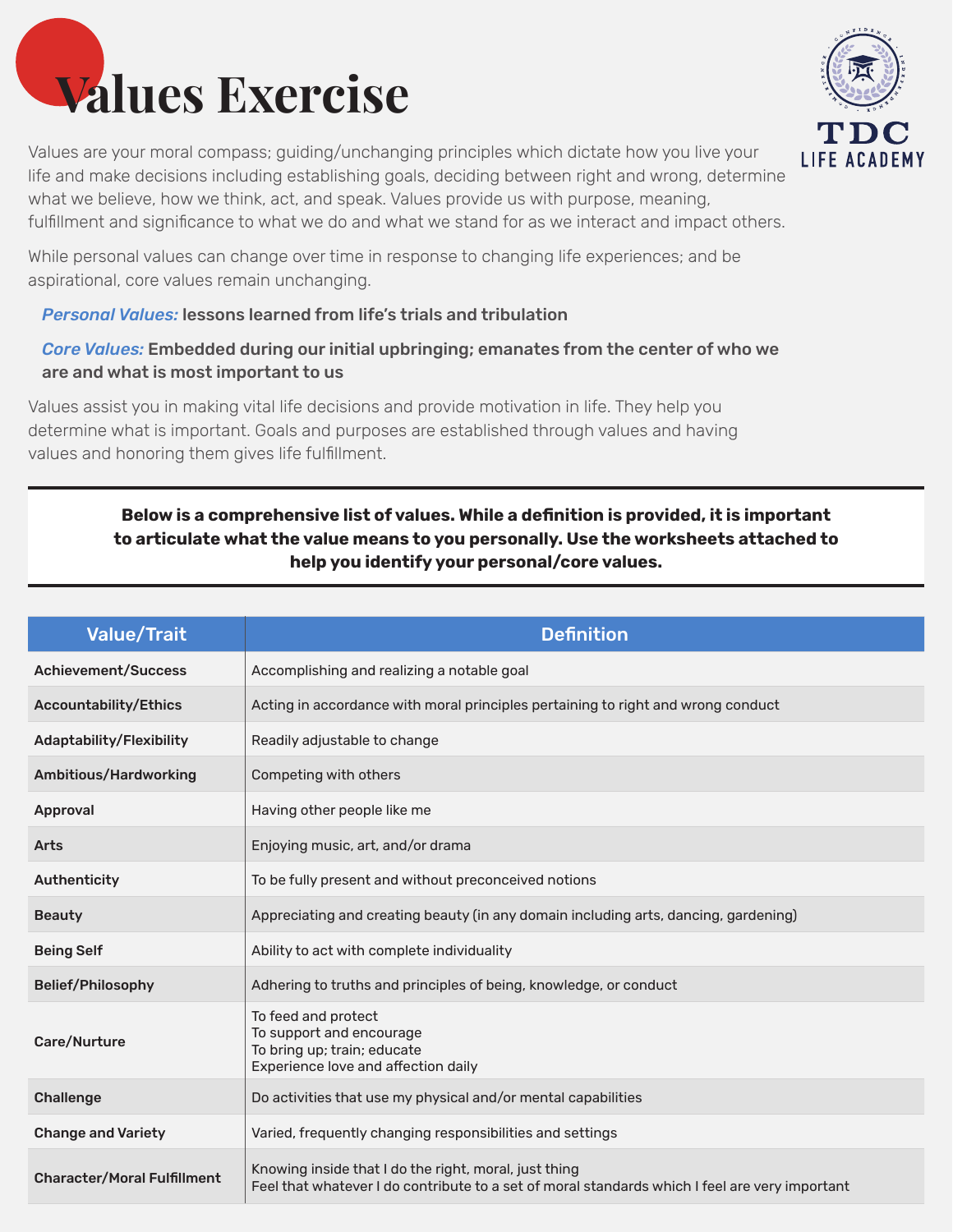| <b>Value/Trait</b>                 | <b>Definition</b>                                                                                                                                                                                 |  |
|------------------------------------|---------------------------------------------------------------------------------------------------------------------------------------------------------------------------------------------------|--|
| <b>Children</b>                    | Having happy, healthy children                                                                                                                                                                    |  |
| <b>Community/Citizenship</b>       | To be deeply involved with a group that has a larger purpose beyond one's self<br>To perform in effective and caring teamwork<br>Do something which contributes to improving the world we live in |  |
| <b>Competent/Effective</b>         | Pursuing suitable or sufficient skill, knowledge, experience<br>Fit, capable, proficient                                                                                                          |  |
| <b>Competition/Competitiveness</b> | Engage in activities which pit my abilities against another                                                                                                                                       |  |
| Congruence                         | To express and act in a manner that is consistent with personal beliefs                                                                                                                           |  |
| <b>Construction/New Order</b>      | To develop a plan of action to implement an idea that will have a positive impact                                                                                                                 |  |
| <b>Courtesy/Hospitality</b>        | To treat others as I wish to be treated; friendly reception and treatment of others<br>Uses good manners<br>Is polite<br>Is thoughtful of others                                                  |  |
| Creativity                         | To be innovative<br>To create new and better ways of doing things<br>Designing things                                                                                                             |  |
| Decision/Initiation                | Ability to take a course of action based on personal conviction, without needing the approval of others<br>Having power to decide course of action                                                |  |
| Detachment/Solitude                | The attitude of aloofness that leads to diminishing the quality of relationships with others                                                                                                      |  |
| <b>Diligence</b>                   | Constant and earnest effort ; persistence and focus                                                                                                                                               |  |
| <b>Discipline</b>                  | To behave in accordance to rules of conduct<br>To maintain order by training and control                                                                                                          |  |
| Duty/Obligation                    | Feeling a sense of duty arising from custom, promise, or law, etc.                                                                                                                                |  |
| <b>Economics/Success</b>           | Reaching financial goals<br>To achieve significant goals<br>To be involved in undertakings I believe personally are significant - whether or not they bring me<br>recognition from others         |  |
| Economics/Profit                   | Monetary gain and accumulation of adequate wealth to ensure financial security                                                                                                                    |  |
| <b>Education/Knowledge</b>         | Acquisition or constant pursuit of knowledge; intellectual curiosity<br>Teaching others                                                                                                           |  |
| <b>Efficiency/Planning</b>         | To maximize performance and effective utilization of resources                                                                                                                                    |  |
| <b>Empathy</b>                     | Identifying or vicarious experiencing of the feelings, thoughts or attitudes of another                                                                                                           |  |
| Encouragement                      | To inspire with courage, spirit, or confidence                                                                                                                                                    |  |
| <b>Endurance/Patience</b>          | Ability or strength to continue or last; stamina; steadily persevering                                                                                                                            |  |
| Enjoyment                          | To take pleasure in my life<br>To possess and benefit from my life choices                                                                                                                        |  |
| <b>Equality/Liberation</b>         | Upholding the importance of individual equality                                                                                                                                                   |  |
| <b>Excellence</b>                  | Pursuit of highest and best quality                                                                                                                                                               |  |
| <b>Excitement/Adventure</b>        | Motivated by risk and unusual experiences<br>Experience a high degree of (or frequent) excitement<br>Have duties which require frequent risk-taking                                               |  |
| Expressiveness/Joy                 | To openly show great delight and elation                                                                                                                                                          |  |
| Faith/Hope                         | To have complete trust and confidence<br>To maintain a feeling of expectation and desire                                                                                                          |  |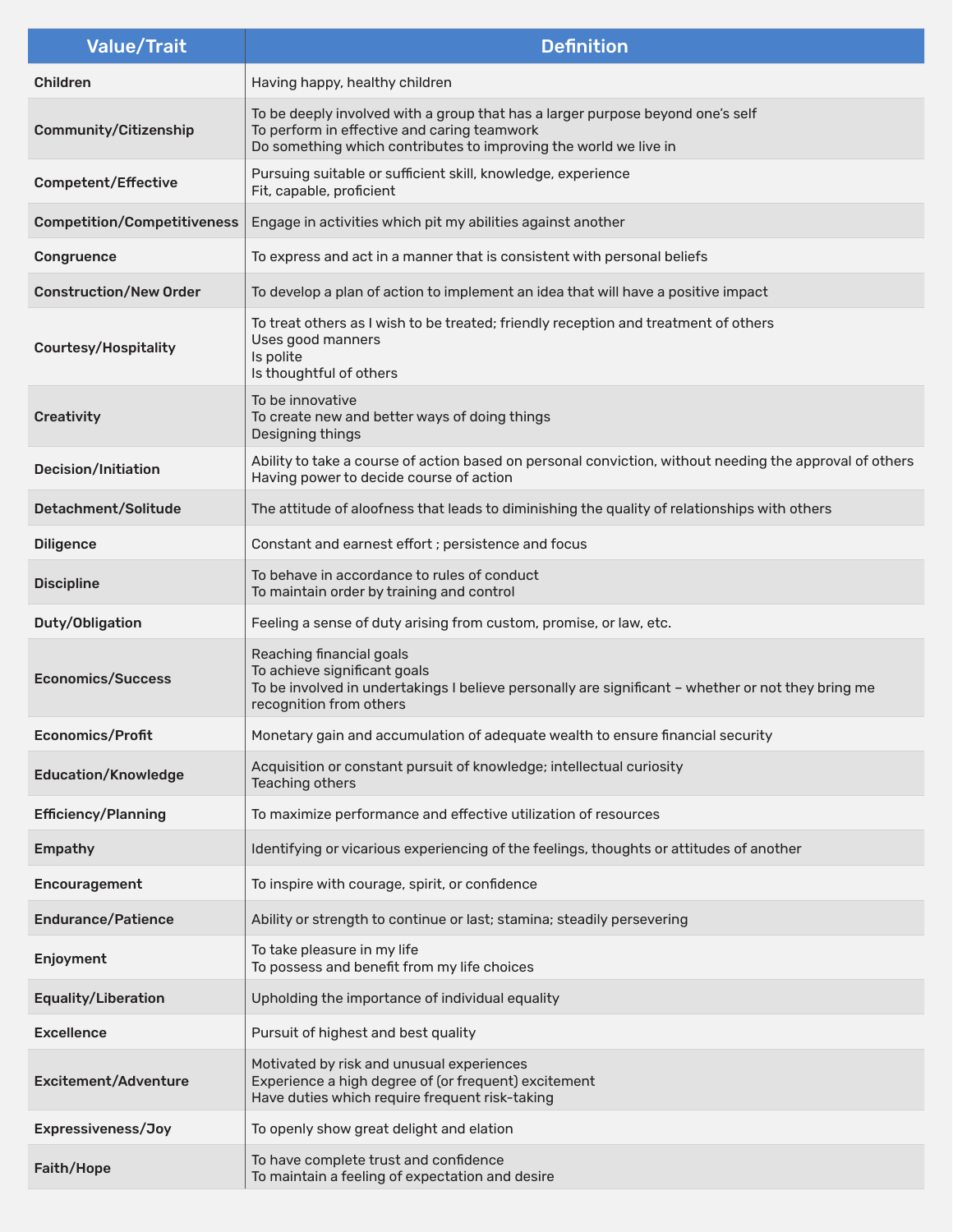| <b>Value/Trait</b>                            | <b>Definition</b>                                                                                                                                                            |  |
|-----------------------------------------------|------------------------------------------------------------------------------------------------------------------------------------------------------------------------------|--|
| Faith/Risk/Vision                             | Steadfast and unwavering in pursuit of one's vision                                                                                                                          |  |
| Faithfulness/Commitment                       | To stay true to one's word, promises, vows<br>Reliable, trusted, believed                                                                                                    |  |
| Fame                                          | To be recognized as someone special by large numbers of people                                                                                                               |  |
| Family/Belonging                              | To have time with my family<br>Having a sense of belonging to a supportive family<br>Making sure my family members are healthy and safe                                      |  |
| <b>Forgiveness</b>                            | Disposition or willingness to forgive                                                                                                                                        |  |
| <b>Freedom</b>                                | Being able to do or say what I want                                                                                                                                          |  |
| Friendships/Social<br>Relationships           | To have strong, mutual heart relations with other people<br>Having genuine and close friends that I can count on<br>To connect beyond words and actions                      |  |
| Frugality/Simplicity                          | Prudent; not wasteful<br>Absence of luxury, pretentiousness                                                                                                                  |  |
| Generosity/Compassion                         | Unselfishly serving others                                                                                                                                                   |  |
| <b>Gentleness</b>                             | Having a kindly and amiable manner                                                                                                                                           |  |
| <b>Goodness</b>                               | Moral excellence: virtue                                                                                                                                                     |  |
| Grace                                         | Elegance or beauty of form, manner, motion or action<br>Pleasing or attractive quality or endowment                                                                          |  |
| Gratitude                                     | Quality or feeling of being thankful                                                                                                                                         |  |
| <b>Happiness</b>                              | To be content within myself and within my life<br>Experiencing positive mood states                                                                                          |  |
| Health/Healing/Physical Well-<br><b>Being</b> | To be physically, emotionally, and mentally fit<br>Being free from disease or sickness; feeling good physically                                                              |  |
| Honesty/Truthfulness                          | Tell the truth; being straightforward with others; being able to tell people what I really think and believe<br>Having others be honest with me<br>Without blame or judgment |  |
| <b>Human Dignity</b>                          | Recognizing that every human is inherently a valuable member of the community and should be<br>shown respect<br>Upholding human rights                                       |  |
| <b>Humility</b>                               | Not proud or arrogant; modest                                                                                                                                                |  |
| Independence/Self-Sufficient                  | To have freedom of thought and action<br>To be able to act in terms of my own time schedules and priorities                                                                  |  |
| Indulgence/Pleasure                           | To seek greatest amount of pleasure possible                                                                                                                                 |  |
| <b>Influence</b>                              | To have an effect on the character or behavior of someone or something                                                                                                       |  |
| <b>Integrity</b>                              | To live and work consistent with my personal values and standards<br>To acknowledge/stand up for my personal beliefs<br>Act in an honorable way- Do the right thing          |  |
| Interdependence                               | Giving preference to cooperation, both personal and inter-organizational, over independent action<br>Favor mutually dependent relationships                                  |  |
| <b>Justice/Social Order</b>                   | To engage in just behavior or fair treatment; having others treat me fairly and justly<br>Standing against human oppression<br>Caring for the weak                           |  |
| <b>Kindness</b>                               | Showing good or benevolent nature or dispositions<br>Considerate or helpful                                                                                                  |  |
| Knowledge/Insight                             | Apprehending the true nature of a thing, especially through intuitive understanding                                                                                          |  |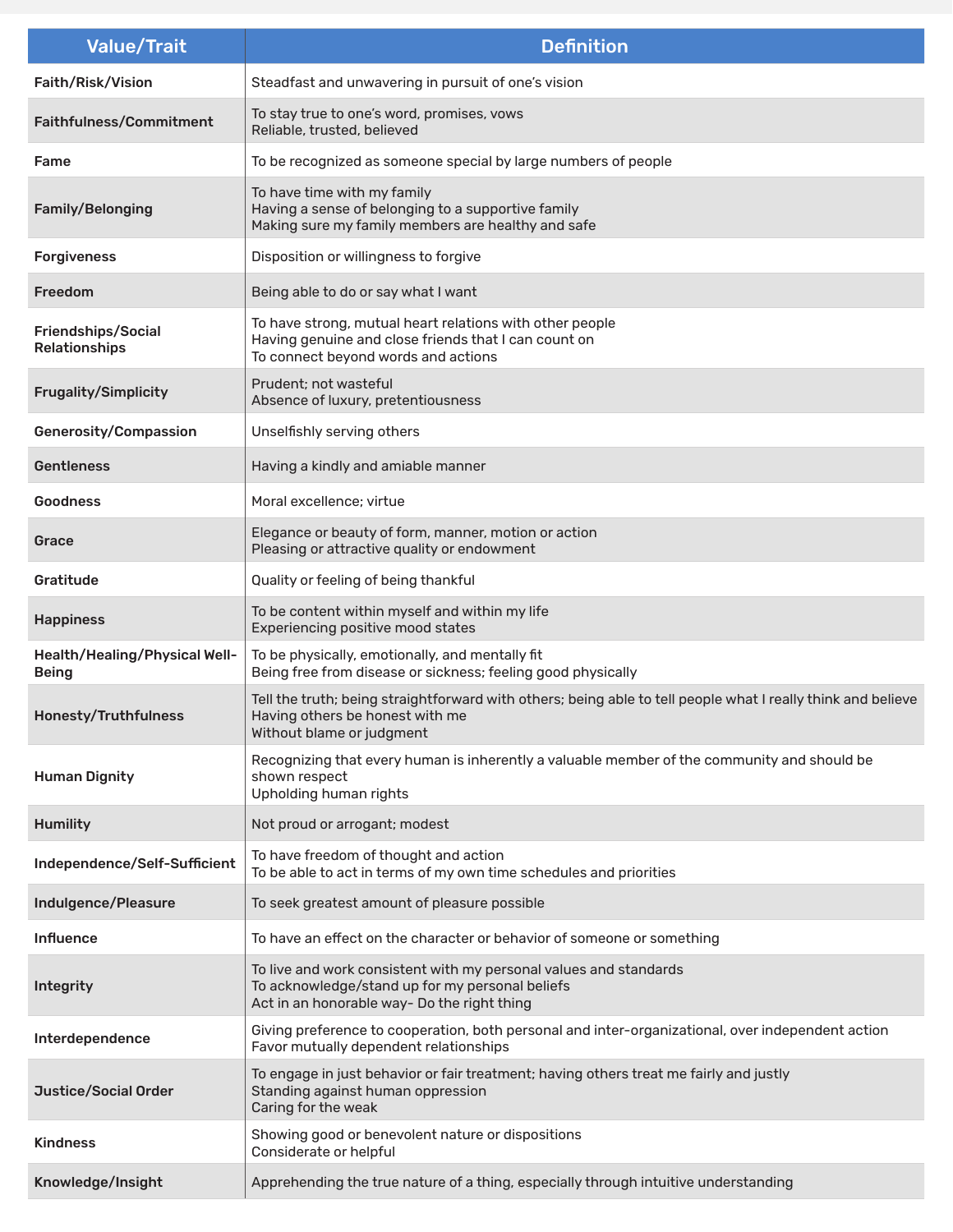| <b>Value/Trait</b>            | <b>Definition</b>                                                                                                                                                                                               |  |
|-------------------------------|-----------------------------------------------------------------------------------------------------------------------------------------------------------------------------------------------------------------|--|
| Law/Rule                      | Adhering closely to a principle or regulation governing conduct, action, procedure, arrangement                                                                                                                 |  |
| Leadership                    | To motivate and energize other people<br>To feel responsible for identifying and accomplishing needed group tasks<br>Be in position to influence the attitudes or opinions of other people                      |  |
| <b>Limitation/Acceptance</b>  | Understanding that every individual has limitations                                                                                                                                                             |  |
| <b>Limitation/Celebration</b> | Celebrating limitations as a way of defining one's unique skills and talents                                                                                                                                    |  |
| Location                      | To be able to live where I want to live                                                                                                                                                                         |  |
| Love                          | To maintain a deep feeling of affection for life<br>Having relationships involving love and affection                                                                                                           |  |
| Loyalty/Fidelity              | Faithfulness to commitments or obligations<br>Strict observance of promises, duties<br>Sticking with people who are close to me and/or believe what I do                                                        |  |
| Membership/Institution        | Taking pride in belonging to an organization and working with others                                                                                                                                            |  |
| <b>Nature</b>                 | Appreciating elements of the natural world, as mountains, trees, animals or rivers; the universe, with<br>all its phenomena                                                                                     |  |
| Novelty/Change                | State or quality of being different from anything seen or known before                                                                                                                                          |  |
| <b>Ownership</b>              | Taking pride in what you own and the responsibilities you have                                                                                                                                                  |  |
| Peace                         | To create tranquility within myself, my family, and the world; living in peaceful, harmonious society and<br>environment<br>Resolving disputes                                                                  |  |
| <b>Power</b>                  | To do something or to act in a particular way<br>To influence the behavior of others the emotions, or the course of events<br>To have authority given or delegated to you<br>To have physical strength or force |  |
| Productivity                  | Motivated by the pursuit and completion of goals and objectives                                                                                                                                                 |  |
| <b>Purity</b>                 | Innocence<br>Freedom from guilt or evil                                                                                                                                                                         |  |
| <b>Reason</b>                 | Sound judgment; good sense<br>Establishing objective criteria for decision-making                                                                                                                               |  |
| Recognition                   | To be recognized for whom I am and my contribution to life<br>To become a known and respected authority in what I do<br>To be publicly recognized                                                               |  |
| Recreation/Leisure/Sport      | Taking the time to relax and play<br>Having time for hobbies, sports or other activities<br>Enjoying life, having fun in life                                                                                   |  |
| <b>Relaxation</b>             | Encouraging relief from bodily or mental work, effort, application<br>Leading a stress-free life; taking a time out                                                                                             |  |
| Research                      | Diligent and systematic inquiry or investigation into a subject in order to discover or revise facts,<br>theories, applications; investigate carefully and extensively                                          |  |
| <b>Respect for Self</b>       | To have a high regard for who I am<br>Feeling good about myself<br>To not abuse my body or spirit through drugs, laziness or putdowns<br>To strive to be the best I can be                                      |  |
| <b>Respect for Others</b>     | Recognize the worth of other people<br>To show others that I value and appreciate them through my actions and comments                                                                                          |  |
| Responsibility/Trustworthy    | To choose between what is right and what is wrong<br>To be responsible for my behavior and accept the consequences of my behavior<br>Can be trusted; Are reliable                                               |  |
| Safety/Security               | Being safe from danger and free from harm<br>Maintaining safety and security of loved ones                                                                                                                      |  |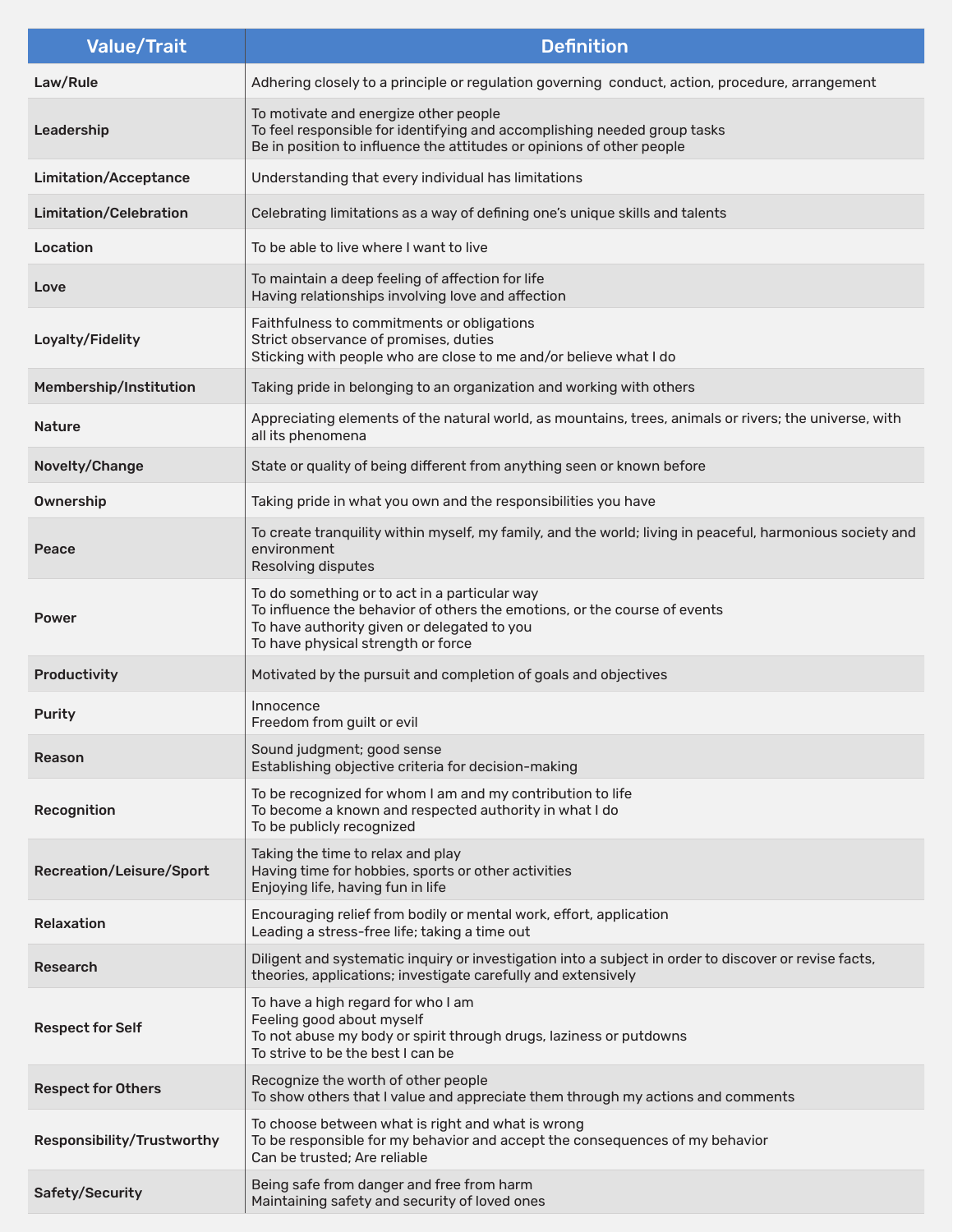| <b>Value/Trait</b>        | <b>Definition</b>                                                                                                                                                                 |  |
|---------------------------|-----------------------------------------------------------------------------------------------------------------------------------------------------------------------------------|--|
| Search/Meaning/Hope       | Exploring and understanding one's collective talents in order to use them most effectively in the world                                                                           |  |
| <b>Self-Assertion</b>     | Insistence on or expression of one's own importance, wishes, needs, opinions or the like                                                                                          |  |
| Self-Control/Temperance   | Having significant control or restraint of oneself or one's actions, feelings, etc.                                                                                               |  |
| Self-Development          | Acting to maximize individual potential                                                                                                                                           |  |
| <b>Self-Discipline</b>    | Resisting temptation                                                                                                                                                              |  |
| Self-Improvement          | Striving to be a better person                                                                                                                                                    |  |
| <b>Selflessness</b>       | Having little or no concern for oneself<br>Unselfish                                                                                                                              |  |
| <b>Service</b>            | To contribute to the well-being and satisfaction of others<br>To help people in need<br>Aspire to improve society                                                                 |  |
| Sharing/Listening/Trust   | Displaying mutual openness and the willingness to listen                                                                                                                          |  |
| Spirituality/Religion     | Acting consistently with my religious faith and beliefs<br>Being one with God or higher being                                                                                     |  |
| <b>Stability</b>          | Have a routine and duties that are largely predictable                                                                                                                            |  |
| <b>Status/Prestige</b>    | To be seen by others as successful<br>To become well known<br>To obtain recognition and status in my chosen field                                                                 |  |
| Tolerance/Unity/Diversity | Freedom from bigotry<br>Present fair, objective and permissive attitude toward opinions and practices that differ from one's<br>own<br><b>Embracing diversity</b>                 |  |
| <b>Tradition</b>          | Respecting and honoring a long established or inherited way of thinking or acting<br>Continuing pattern of culture beliefs or practices                                           |  |
| <b>Truth</b>              | To discern fact from fiction                                                                                                                                                      |  |
| Unity/Uniformity          | Achieving efficiency, order, loyalty, and conformity to established norms in an organization                                                                                      |  |
| <b>Wealth/Abundance</b>   | To earn a great deal of money (i.e. well beyond my family's basic needs); extremely plentiful<br>To be financially independent                                                    |  |
| Wisdom                    | To grow in understanding of myself, my personal calling and life's real purpose<br>To grow in knowledge and practice my spiritual beliefs<br>To find lasting meaning in what I do |  |
| <b>Wonder/Curiosity</b>   | Sensing excitement about the world in which we live<br>Discovering new things                                                                                                     |  |
| Work/Career/Labor         | Focusing on developing a successful and fruitful career<br>Working hard to meet one's responsibilities                                                                            |  |
| <b>Work Ethic</b>         | Feeling satisfied from a job well done                                                                                                                                            |  |
| <b>Work Mastery</b>       | Become an expert in whatever work I do                                                                                                                                            |  |
| Workmanship/Art/Craft     | Crafting new inventions<br>Working with hands<br>Building and repairing things                                                                                                    |  |